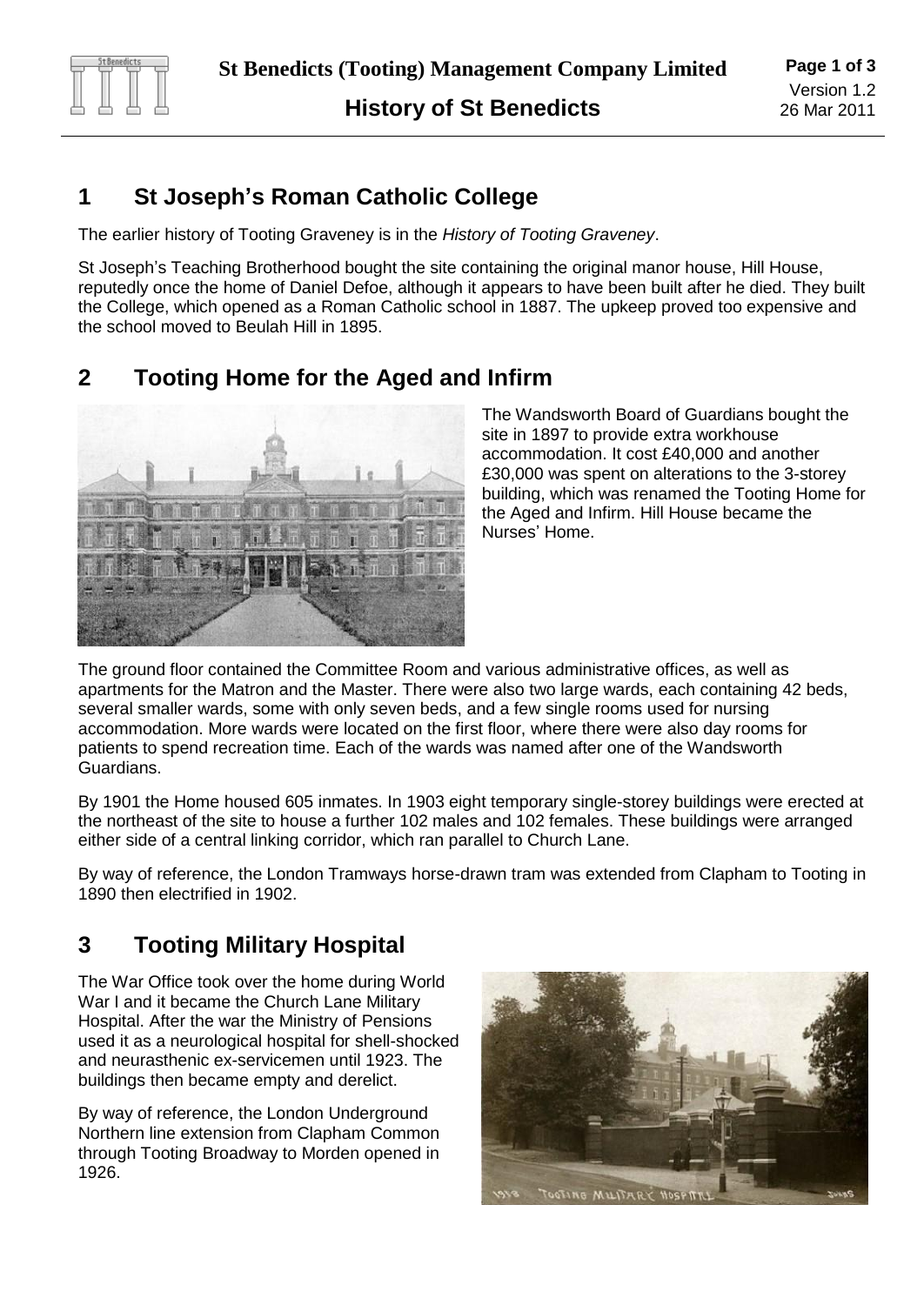



*The two maps show the same area at the time of the Military Hospital and today.*

# **4 St Benedict's Hospital**



The London County Council bought the site in 1930. It spent up to £30,000 to renovate and reequip it as a hospital for long-stay patients. The hospital reopened in 1931 as St Benedict's Hospital. It admitted three classes of patients: convalescents or those needing rehabilitation; the aged chronic sick; and young adults who were permanently incapable. The rehabilitation patients were transferred to Margate in 1938 and much of the activity of the Hospital was reduced, catering for the two remaining classes of patients.

The hospital joined the National Health Service (NHS) in 1948, when it had 200 patients, coming under the control of the Wandsworth Hospital Management Committee, part of the South West Metropolitan Regional Hospital Board. The X-ray Department was improved and a new chapel was built between 1948 and 1950. The hospital had 246 beds in 1950. A further 50 beds were opened for fracture cases from St James' Hospital, Balham (which was undergoing major rebuilding works) and for male patients undergoing rehabilitation in 1951.

By way of reference, electric trams were replaced by electric trolleybuses over the approximate period 1937 to 1950 and electric trolleybuses were replaced by diesel-powered buses during the 1960s.

Following reorganisation of the NHS in 1974, the Hospital came under the control of the Wandsworth and East Merton (Teaching) District Health Authority, part of the South West Thames Regional Health Authority. It was latterly used for geriatric care and closed in 1981.

#### **References**

- Lost Hospitals of London St Benedict's: <http://ezitis.myzen.co.uk/stbenedicts.html>
- The Workhouse Wandsworth and Clapham: <http://www.workhouses.org.uk/index.html?Wandsworth/Wandsworth.shtml>